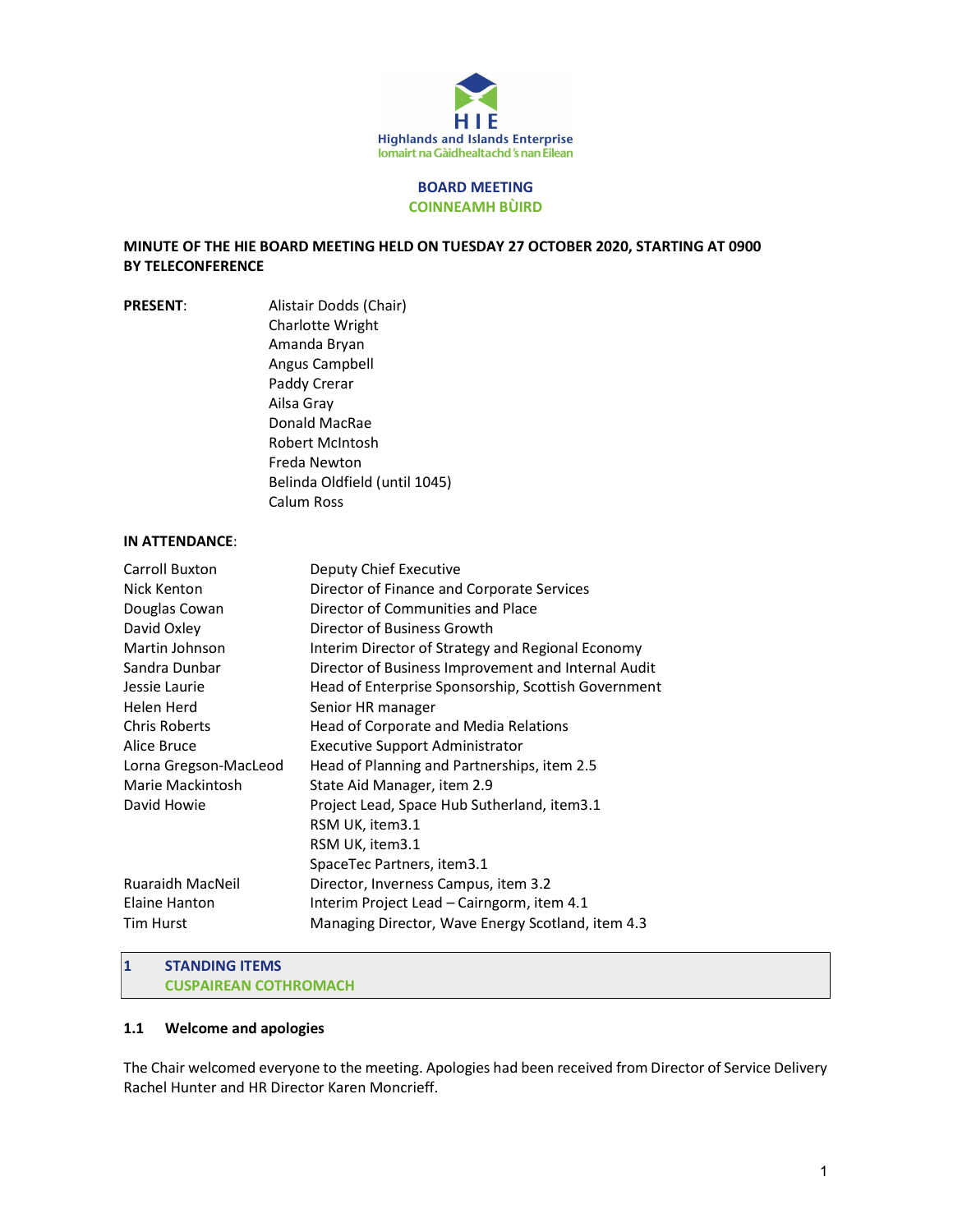### 1.2 Declarations of interest

The following interests were declared, although none was considered to present a conflict for the Board member concerned.

- Angus Campbell is Deputy Chair of NatureScot, which has been involved in HIE-led projects at Cairngorm and Space Hub Sutherland.
- Belinda Oldfield has a third party interest in Mott Macdonald, which has an involvement in the Cairngorm funicular.
- Freda Newton owns a business that is account managed by HIE and is currently applying for a digital enablement grant, and also has a third party interest in a business that has applied to the Hotel Support scheme.
- Calum Ross owns a business that is account managed by HIE and is currently applying for a digital enablement grant.
- Paddy Crerar owns a business that had applied unsuccessfully to the Hotel Support programme.
- Nick Kenton and David Oxley are HIE-appointed directors of Wave Energy Scotland.

### 1.3 Minute of the Board meeting held on 25 August 2020

Two corrections were noted in the draft minute. A reference on p4 to HIE's revenue budget related to 2020- 21 and not the previous year, as had been stated. In item 4.2 on p8, the correct figure for additional capital funding that the Scottish government had agreed to provide HIE to reinstate the Cairngorm funicular was £10.16m.

Subject to these amendments, the minute was approved as an accurate record.

#### 1.4 Matters arising from the minute and action grid

The Chair confirmed that Angus Campbell had volunteered to represent HIE on the Court of the University of the Highlands and Islands, and thanked him on behalf of the Board.

It was noted that HIE's policy on the space sector would be informed by work currently being carried out by RSM and SpaceTec (item 3.1 on today's agenda) and an update would be provided in December.

All other matters arising from the minute and action grid were covered in today's agenda.

## 1.5 Chair and Chief Executive update

The Chief Executive commented on severe difficulties facing renewables manufacturer BiFab, which operates from two fabrication yards in Fife and is HIE's tenant at Arnish in the Outer Hebrides. [Sentences removed in the interests of the effective conduct of public affairs.]

## [Sentence removed in the interests of the effective conduct of public affairs.]

Employees across HIE would be taking part in a virtual staff conference on 4 November, when the agenda would focus on strategy and organisational development to support regional economic recovery. Board member Angus Campbell would address staff during a session on the green economy.

On the subject of next generation broadband, it was reported that a legal challenge to the Scottish Government concerning the North Lot of the R100 programme had been resolved. [Sentence removed in the interests of the effective conduct of public affairs.]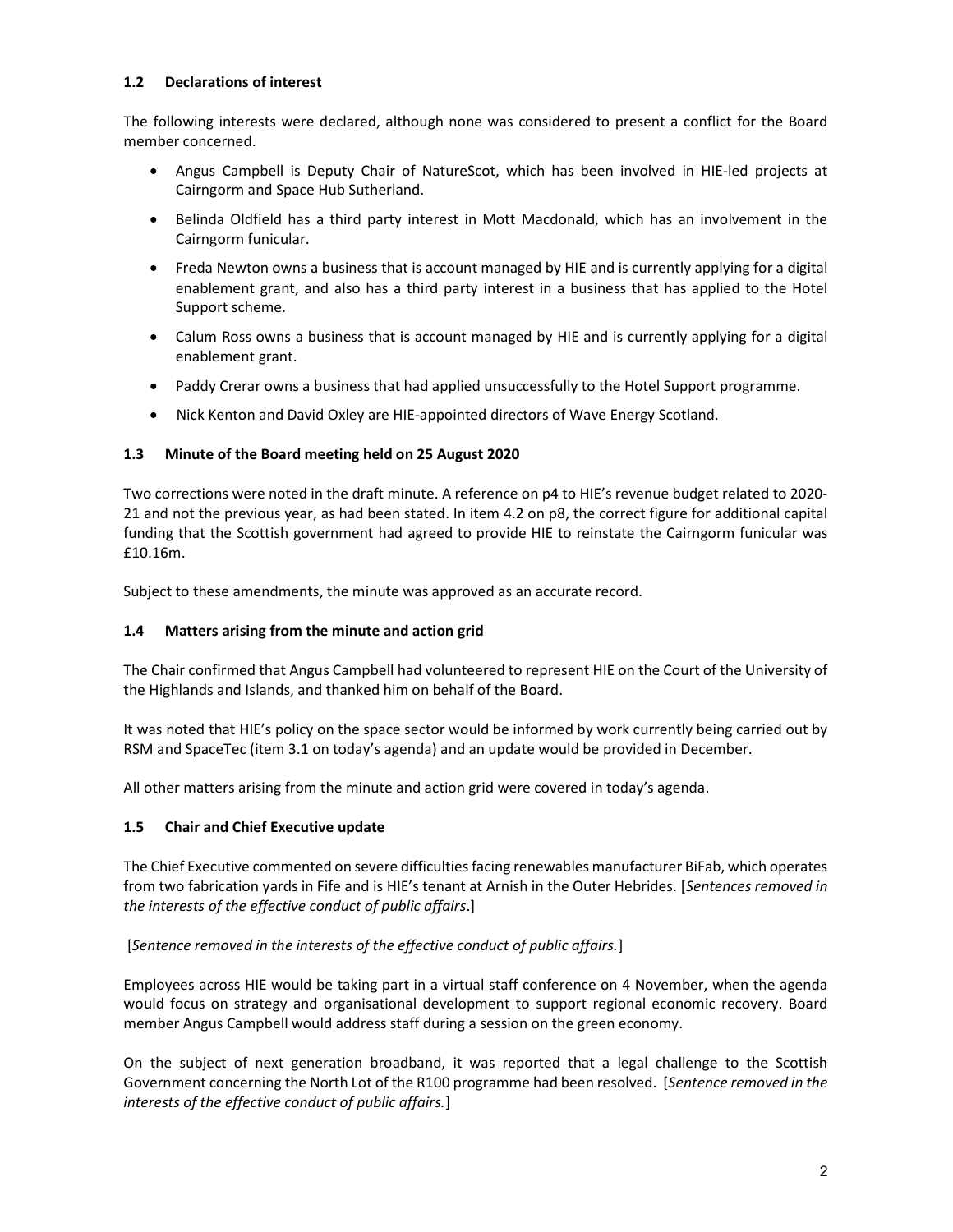A meeting to clarify the respective roles of partners in Orkney Research and Innovation Campus, a joint venture between HIE and Orkney Islands Council, had been productive. While some issues were still to be resolved fully, the Chief Executive reported good progress.

The Deputy Chief Executive responded to a question on a new HIE innovation project to explore data-driven logistics solutions in the food and drink sector. It was explained that the project had been set up in response to issues raised by food and drink business leaders in the region who were now conducting more trade online and was designed to explore smart logistics that could use data innovatively. It was agreed that the project would look carefully at the potential for smaller logistics companies located in the Highlands and Islands to be part of the solution.

The Chair reported that a pilot engagement session between HIE Board members and businesses in Moray had been held as a virtual meeting and proved successful, attracting more than 30 companies. It was agreed that a written summary would be provided to Board members, and that similar events would now be arranged across the region, with appropriate Board representation at each one. These will be designed to attract a broad representation of stakeholders, thereby encouraging meaningful discussion on HIE's role and issues affecting businesses and communities.

The Chair had held a productive meeting with the Chair of the North Highland Initiative, focusing on sustainable tourism, and the importance of Gaelic as both a cultural and economic asset for the region had been discussed with Bòrd na Gàidhlig.

A positive meeting had been held with Aviemore and Glenmore Community Trust, and the Chair emphasised the need for open engagement with the wider community around Cairngorm, particularly as works progress to reinstate the funicular railway and the new masterplan is finalised for implementation. A further round of meetings was under way with local authorities, with particular focus on ensuring successful outcomes from growth deals, and the Chair and the Chief Executive had also met with the Chair of Crown Estate Scotland.

The Convention of the Highlands and Islands had met online, owing to COVID restrictions, and key issues had included economic recovery, greening Scotland, Gaelic, and population growth, particular in the west, the Hebrides and Caithness and Sutherland. It was agreed that papers from the meeting would be circulated to all Board members for information. The Chief Executive also offered to arrange a meeting with Board members who wished to discuss further the organisation's support for Gaelic.

## 2 RESOURCES AND GOVERNANCE GOIREASAN IS RIAGHLACHAS

#### 2.1 Financial statement

The Director of Finance and Corporate Services presented a report summarising HIE's financial position for the six months of the financial year to 30 September 2020. This showed a healthy pipeline of capital expenditure in the remainder of the year which made achieving a break-even position possible. However, this would require strong focus to convert pipeline to approval and mitigate the risk of underspend.

HIE's revenue budget continued to be impacted both by the reduction of £4m in the year's baseline allocation from the Scottish Government and pressure arising from the need for HIE to mount an effective response to the COVID-19 crisis. The position was also affected by the sale of the Centre for Health Science, which had previously generated income for HIE. Achieving a break-even position on revenue remained possible, but difficult to achieve without potential consequences for client cashflow and knock-on effects next year. HIE had held initial discussions to inform the Scottish Government of its position.

HIE's Leadership Team maintained oversight through a weekly 'vital signs' tracker. All staff had been made aware of the present position and the need to manage both capital and revenue budgets effectively. In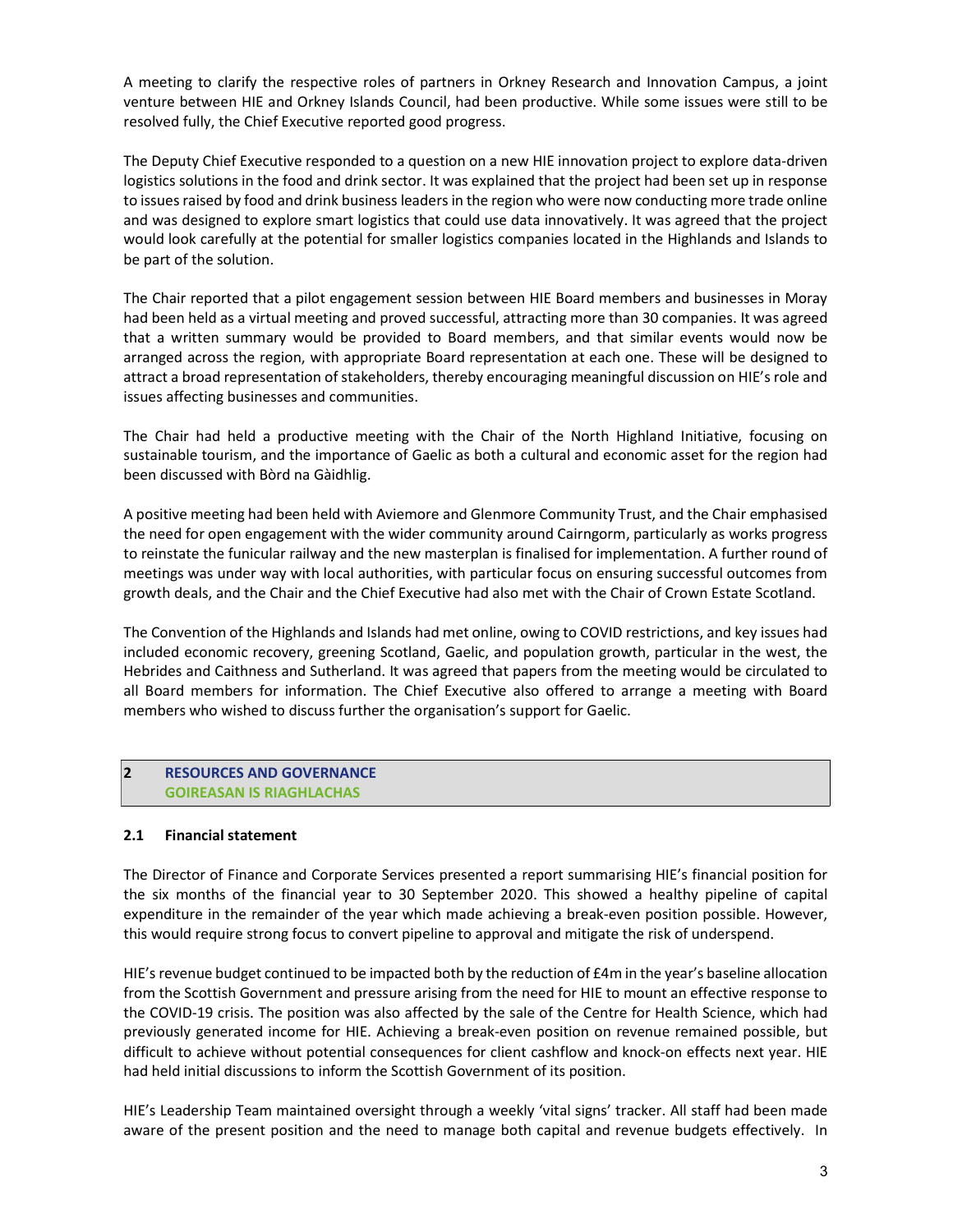response to questions, the Chief Executive assured the Board that capital spend would continue to be aligned with core objectives to achieve maximum impact.

[Sentence removed in the interests of the effective conduct of public affairs.]

# 2.2 Financial outturn and summary of final accounts 2019-20

The Director of Finance and Corporate Services reported that the production of HIE's annual report and accounts, including the independent auditing process, had been affected by COVID-19. However, delays had been minimised and the accounts, which received an unqualified opinion from Audit Scotland, were ready to be laid in parliament well within the statutory timescale. The Director noted a typographical error in the covering paper issued to Board members: a reference to HIE's intention to provide support to Cairngorm Mountain (Scotland) Ltd should have read, 'for a 12-month period to 30 September 2021', and not '2020'.

The Board welcomed the annual report and accounts and sought assurance that HIE's staff resource remained adequate to deal effectively with current pressures, both in the Finance team and more widely, particularly to deal with significant impacts arising from COVID-19. It was noted that the Finance team had been strengthened recently and that organisational efficiency and effectiveness would be covered by the Deputy Chief Executive later in the meeting, under item 2.4, Strategic and operational planning.

# 2.3 Budget planning

The Director of Finance and Corporate Services provided an indicative outlook for HIE's capital and revenue budgets, covering a three-year period to 2023-24. The paper was intended to be read in conjunction with work under way to prepare a new operating plan.

On capital, HIE's projections assumed a 'flat-cash' settlement form the Scottish Government over the period. It was noted that the organisation's capital commitments were forecast to decline sharply from 2022-23, creating headroom to invest in new activity aligned with strategic priorities. Revenue projections assumed a one-year settlement at the 2019-20 level. The Director highlighted the impact of growth deals, particularly on capital, noting that the timing and extent of these was uncertain at present and would be monitored.

In discussion, members referred to work that was under way to create a property and infrastructure strategy, with the expectation that this would be incorporated in future reports. It was also important to keep the prioritisation of pipeline projects under review and to reflect on the impact of changes in the external environment. The Chief Executive assured the Board that this was done and highlighted the value of HIE's prioritisation framework in enabling the organisation to determine how best to align investment with the delivery of strategic priorities across the region.

The Chair welcomed the report and thanked the Director. It was requested that future reports would be delivered twice a year, and that the timescale extended from three years to five, reflecting Audit Scotland guidance on best practice.

## 2.4 Strategic and operational planning

The Chief Executive introduced this item by thanking Board members for their valuable input to two strategic planning sessions to shape development of a new operating plan for jobs and communities in 2020-21 and 2021-22. It was noted that, once the plan was finalised, it was intended to produce a single-page summary in graphic format for external communications.

The Interim Director of Strategy and Regional Economy provided a high level summary of the current version of the plan, outlining a refreshed vision statement, priorities, characteristics of HIE's approach and proposed targets and key performance indicators.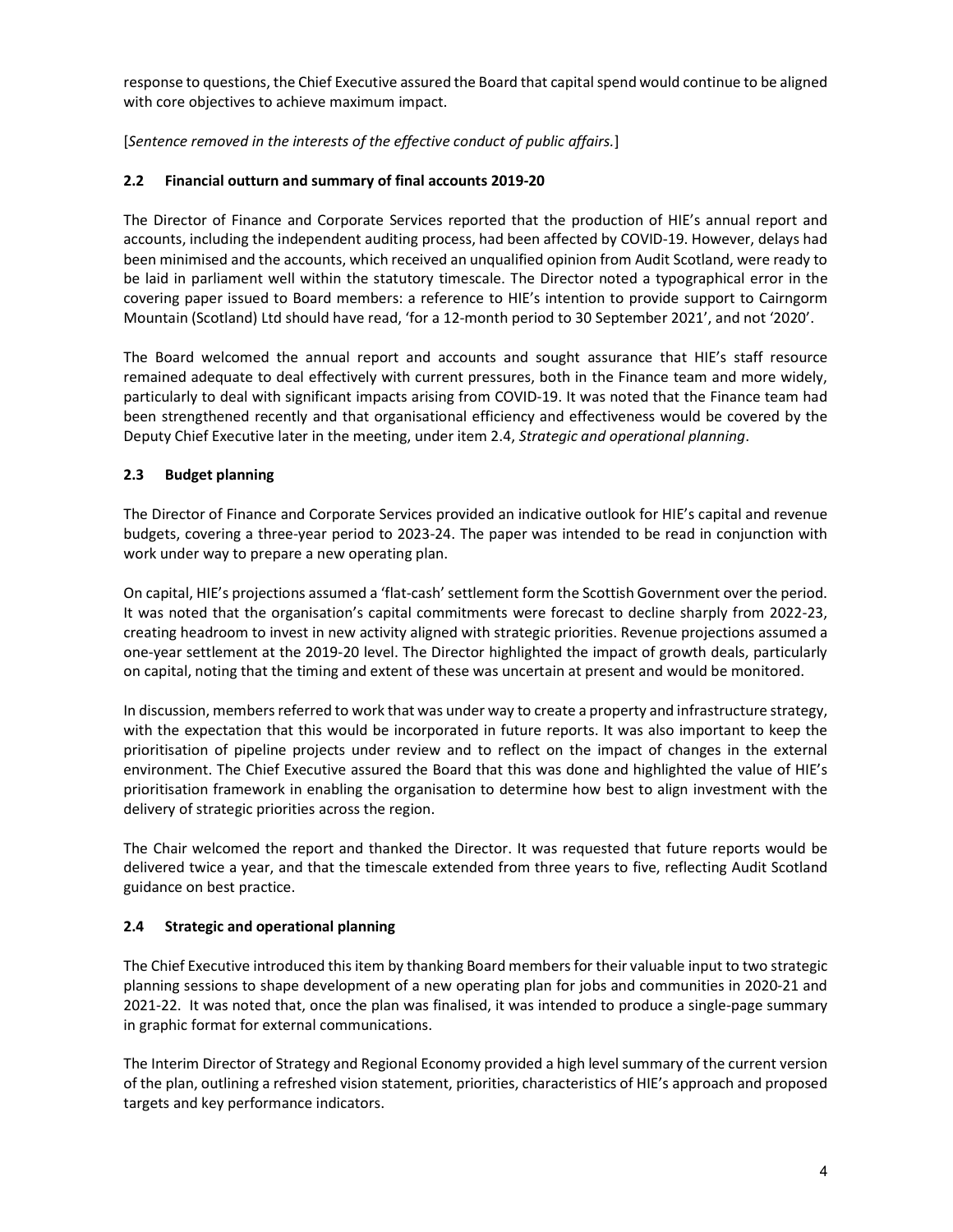HIE would build its focus on strong, capable and resourceful communities and seek to engage with more customers, using digital tools. Other priorities would include competitiveness and productivity; green recovery and net zero, and regional opportunities, including the marine economy, space and local growth deals. The organisation's resources would be prioritised around place, theme and opportunity, and support would be given to inclusive growth, wellbeing and fair work. HIE would also seek to optimise the agency's role as an advocate for the region, including influencing national strategy and policy.

A draft plan would be ready following the planned all-staff virtual conference in November, and circulated to Board members in advance of the December Board meeting.

Board members recommended that customer commitment should feature specifically in the plan, and consideration be given to adding a key performance indicator relating to the optimal timescale to decide on applications from customers. In cases when applications were unsuccessful, it was recommended that HIE should consistently provide a rationale for its decision. It was also recognised that swift decision making had to be balanced against the need to carry out proper due diligence, and that timescales were sometimes affected by delays on the client side.

The Board highlighted the need for clear targets and actions to achieve reduction in carbon emissions and progress towards net zero, both for HIE as an organisation and for account managed businesses and communities. The importance of the circular economy should be recognised. It was also recommended that longer-term, strategic targets and measures be included in HIE's planning, reflecting benefits realisation over a period of time, including those generated by investment in infrastructure.

### Belinda Oldfield left the meeting at 1045

The Deputy Chief Executive outlined organisational changes that would enable HIE to optimise performance by aligning resources as effectively as possible with changing national and regional priorities, including strengthening resilience and planning for recovery from the impacts of present economic challenges. Key changes included the creation of a new Enterprise Support directorate that would maximise coordination between core and area teams to enhance client service delivery, including business and community account management. The programme of change would begin immediately and be completed over the next six to nine months.

Board members welcomed the update. There was discussion on the new Enterprise Support directorate, and greater clarity was requested on the respective roles of the Deputy Chief Executive and Director of Service Delivery in this area. It was agreed that consideration would be given to a suggestion from the Board that the Deputy Chief Executive should have the functions of a chief operating officer, working in close partnership with the Chief Executive.

Future models of staff working were also discussed. The transition to home working that had been made necessary by COVID-19 had gone very smoothly, and greater flexibility would feature in a new model, with a combination of home and office-based working becoming the norm. A recent staff survey had shown strong support for more flexible working models in future, and would be circulated to the Board for information. The Deputy Chief Executive added that HIE would continue to be a widely dispersed organisation, with staff located across the region.

The Chair emphasised that communities would continue to be a key priority for HIE, and that this should be made absolutely clear in any new operating plan and associated communications. Board members were invited to send any further comments or questions directly to the Deputy Chief Executive by the end of the week.

## 2.5 Performance update – half-year

Lorna Gregson-MacLeod joined the meeting.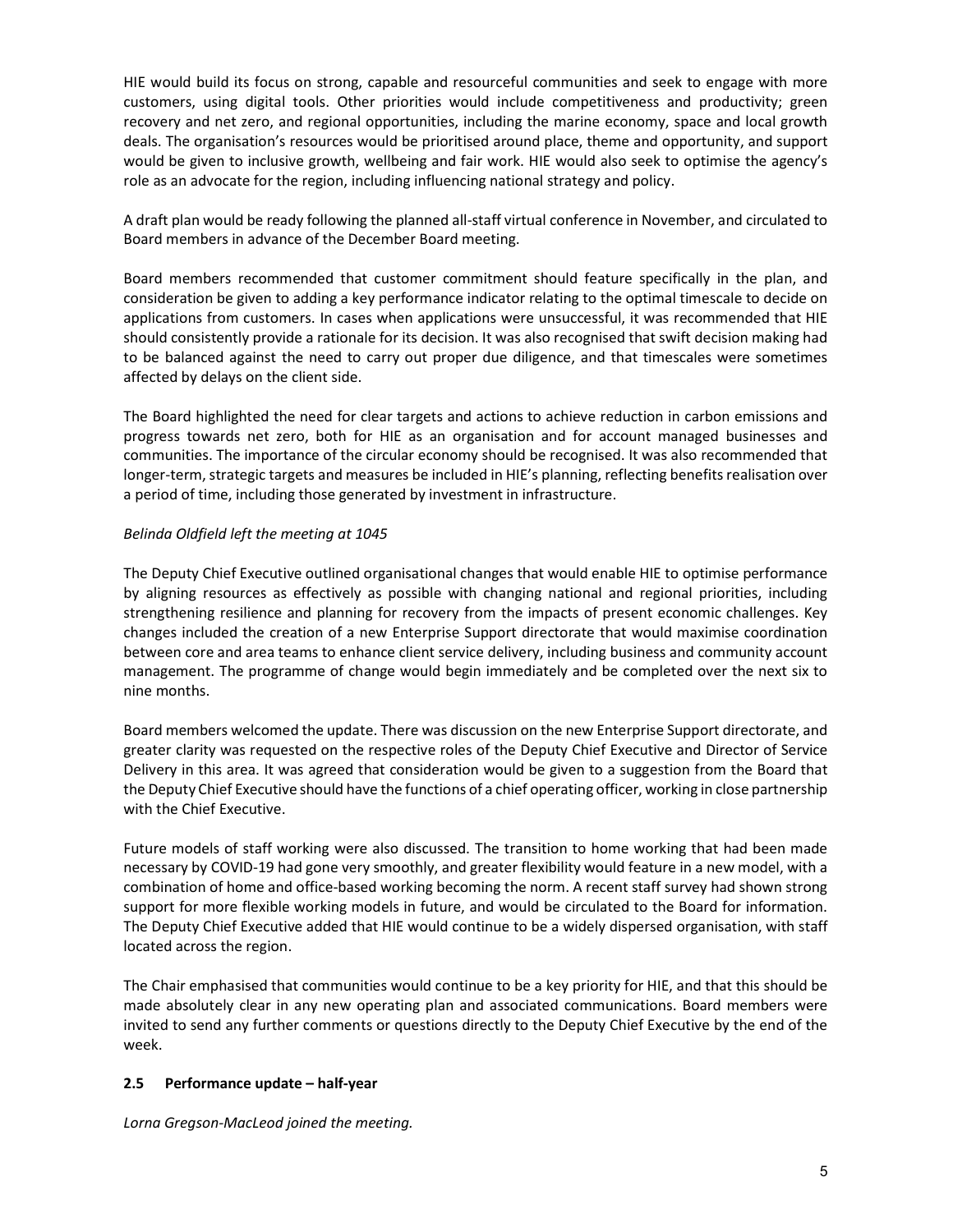The Head of Planning and Partnerships presented a performance report describing out-turns achieved by HIE at the mid-year point of 2020-21. The report outlined efforts to support clients during the pandemic and the organisation's focus on restart and recovery for the region. It also provided an update on priority investments and actions to ensure that HIE's approach remained balanced and responsive to immediate and mediumterm challenges whilst steering a course to deliver longer-term regional competitiveness.

During the pandemic, HIE's top priority continued to be protecting and creating employment. Resources were focused on supporting key sectors and locations that had been affected severely, including tourism and hospitality, and islands and remote mainland areas. Going forward, the aim was to move from response into recover, working collaboratively with other organisations. New opportunities included the growing space sector, life sciences, energy, and the marine economy, all areas in which the region had natural, place-based advantages. HIE would continue to invest in enabling infrastructure, including digital, land and property, and regional opportunities in transitioning to a net-zero economy.

The agency's performance was being monitored against key output measures and good progress had been made. However, given the unprecedented challenges faced this year, it had not been considered appropriate to set target ranges at this time. Targets for the remainder of 2020-21 would be agreed once HIE's guidance letter from Scottish Government had been received.

HIE's impact in fragile areas was discussed and it was noted that HIE was reviewing how this outcome was measured, including taking account of the fact that opportunities created in a specific location that may not be considered fragile, such as a locally-significant town, can deliver benefits to communities across a wider area. The Board were also concerned about the impact of current challenges on young people in particular. It would be useful to know whether jobs supported through HIE investments were addressing this issue, although it was also recognised that data protection regulations made it difficult to gather evidence.

The Board welcomed the report and endorsed the importance of HIE continuing to focus on supporting and creating jobs, particularly those paying at least the real living wage.

Lorna Gregson-MacLeod left the meeting.

## 2.6 Risk register

The Director of Business Improvement and Internal Audit presented the latest version of HIE's corporate risk register, highlighting new and amended risks and the movement of scores over time. These included updates to risks associated with Cairngorm, now that the business case has been approved and funicular reinstatement will shortly be under way. The register had also been updated to reflect regional opportunities in the space sector, HIE organisational change, and Brexit challenges, including uncertainty over future State Aid arrangements.

#### 2.7 Draft minute from Risk and Assurance Committee held on 23 September 2020

Donald MacRae, as Chair of the Risk and Assurance Committee, reported on matters discussed at the most recent meeting, held on 23 September 2020. This had been an additional meeting that focused mainly on consideration of HIE's annual report and accounts 2019-20, which had received an unqualified opinion from Audit Scotland and were subsequently signed by the Chief Executive as accountable officer. The Committee had also received 2019-20 audit external reports for HIE Ventures, Wave Energy Scotland, Cairngorm Mountain (Scotland) Ltd, and Orkney Research and Innovation Campus. In addition, updates had been delivered on Cairngorm, space, creative industries and Brexit. The next meeting was scheduled for 1 December.

#### 2.8 Authorised signatories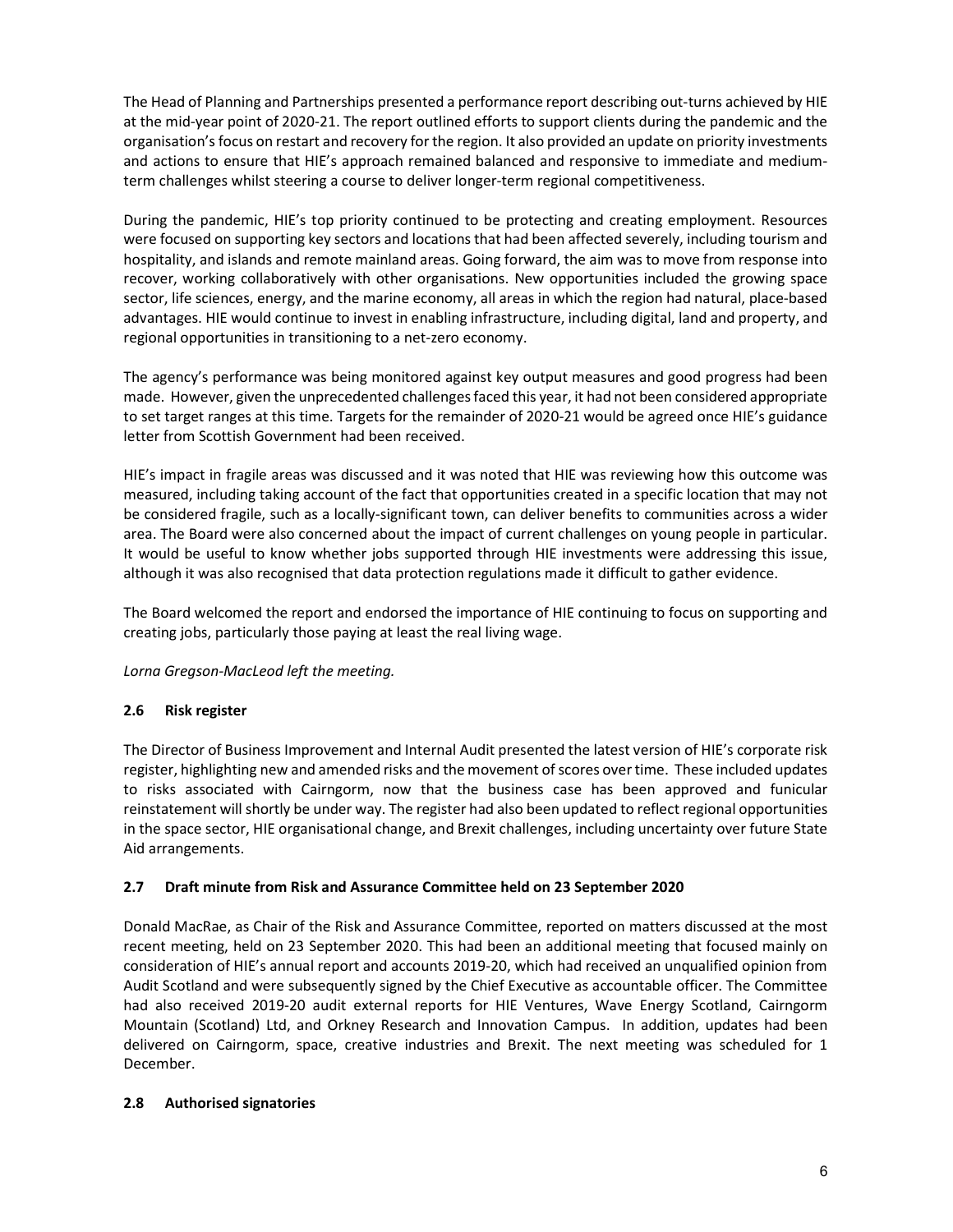The Board noted the findings of a review of arrangements for authorised signatories in HIE and approved a recommendation to update the present list. Authorised signatories have the authority to sign specified documents on behalf of HIE, following conclusion of appropriate approval processes.

The following list of authorised signatories was approved: Director of Finance and Corporate Services Nick Kenton; HIE Solicitor Alison Lyner; HIE Solicitor Keir Marshall; Head of Executive Support Adrian Kitson, Deputy Chief Executive Carroll Buxton; Director of Business Growth David Oxley, and Interim Director of Strategy and Regional Economy Martin Johnson.

Arrangements will continue to be reviewed to ensure they remain appropriate.

## 2.9 Future state aid / UK subsidy regime

### Marie Mackintosh joined the meeting.

The State Aid Manager provided current information on expectations for the future European Union State Aid / UK subsidy regime following conclusion of the Brexit transition period in December 2020. Although HIE staff were continuing to monitor the situation closely and were alert to the need for action to prepare for and mitigate risks, there remained a lack of clarity concerning what rules and controls would apply.

A statutory instrument on state aid regulations had cleared the House of Commons and was now going through the House of Lords, with a third hearing expected in late November. Following royal assent, this would disapply EU State Aid Law and apply World Trade Organisation (WTO) subsidy rules and obligations under free trade agreements. The UK Government was planning to publish guidance for public authorities, and it would be important for aid grantors to be familiar with WTO rules.

The new regime would bring both opportunities and challenges for HIE and the region. It was noted that the present EU Assisted Areas map would remain in place for 12 months which a UK maps was prepared. HIE was bidding to be involved in this process, and eager to ensure a level playing field for rural and disadvantaged areas. HIE would need to design new procedures, along with guidance and training for staff, and this will be made even more challenging if new legislation and guidance are not ready by January 2021. The pipeline of HIE projects would be kept under close observation to minimise disruption to approvals and payments at the end of the transition period.

The Board thanked the State Aid Manager for a clear presentation in a time of considerable uncertainty.

Marie Mackintosh left the meeting.

### 3 INVESTMENT DECISIONS CO-DHÙNAIDHEAN AIRGEAD-TASGAIDH

#### 3.1 Highlands and Islands space sector

The Chief Executive introduced this session, which had been arranged to inform the Board and facilitate discussion on a broad range of issues concerning the potential development of the space sector in the Highlands and Islands.

#### 3.1a Space Hub Sutherland update

The Director of Business Growth reported that progress was being made to prepare strategic and business cases to inform a Board decision on future options relating to Space Hub Sutherland, HIE's planned vertical launch site for satellites on the Mhoine peninsula. It was also noted that, as this project is considered 'novel and contentious', any HIE Board decision would require confirmation by the Scottish Government.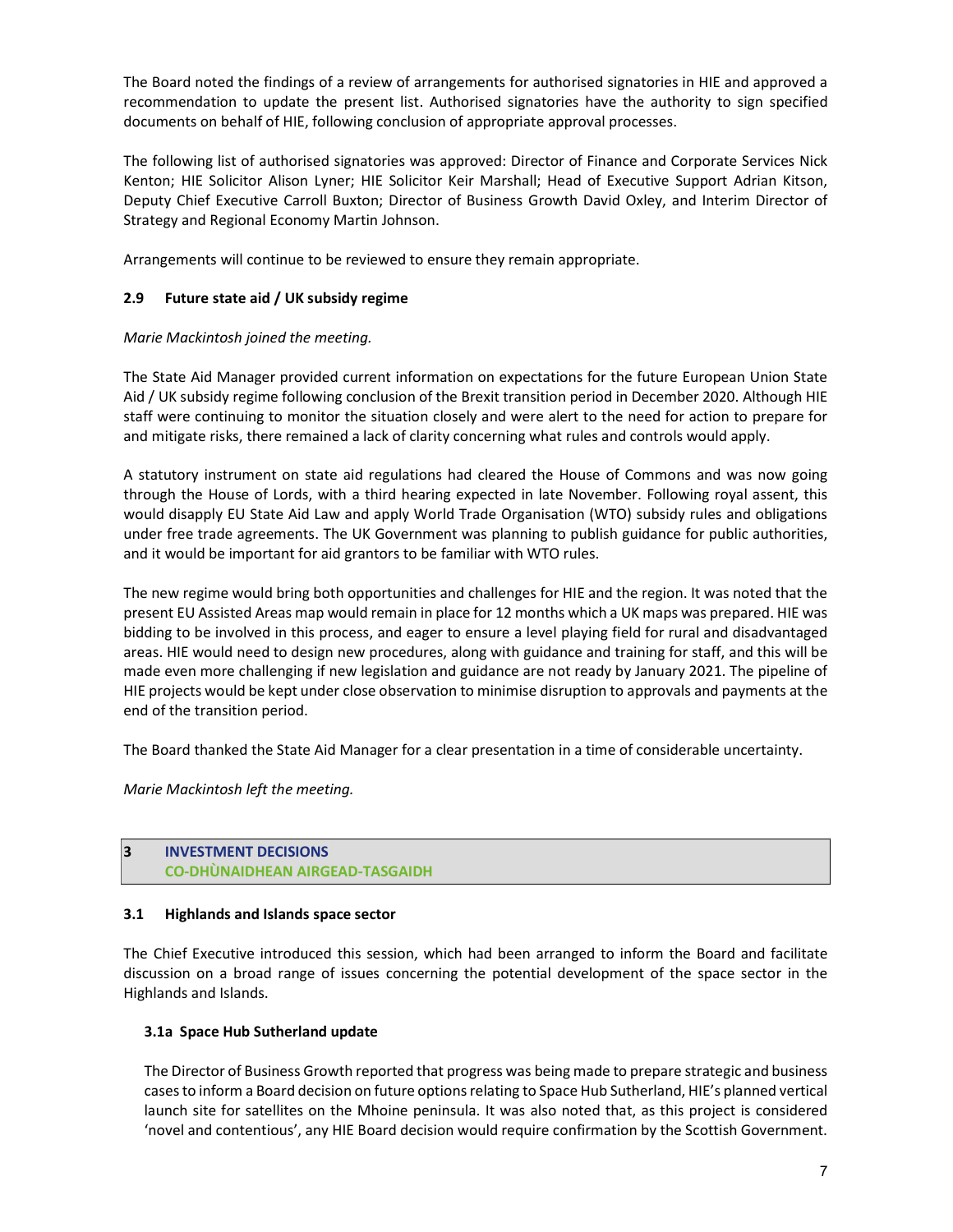[Paragraph removed in the interests of the effective conduct of public affairs.]

[Paragraph removed in the interests of the effective conduct of public affairs.]

[Paragraph removed in the interests of the effective conduct of public affairs.]

### 3.1b RSM due diligence presentation

RSM and Space Tec Partners updated the Board on progress made and emerging findings from a market assessment of near-space opportunities for Scottish spaceports, option analysis and Space Hub Sutherland (SHS) due diligence.

[Paragraph removed in the interests of the effective conduct of public affairs.]

[Paragraph removed in the interests of the effective conduct of public affairs.]

[Paragraph removed in the interests of the effective conduct of public affairs.]

[Paragraph removed in the interests of the effective conduct of public affairs.]

[Paragraph removed in the interests of the effective conduct of public affairs.]

[Paragraph removed in the interests of the effective conduct of public affairs.]

[Paragraph removed in the interests of the effective conduct of public affairs.]

[Paragraph removed in the interests of the effective conduct of public affairs.]

## 3.1c Ground investigation

The Director of Business Growth requested Board approval to proceed with ground investigation works at the proposed Space Hub Sutherland launch site on Melness Crofters Estate. Ground investigations were a crucial precursor to the next stage of spaceport design, and approval would enable HIE to finalise appointment of a contractor to start work in January 2021, in line with the current schedule and outwith deer shooting and bird breeding seasons.

## [Paragraph removed in the interests of the effective conduct of public affairs.]

The Board approved the request to begin work to initiate ground investigations, subject to further consideration at its next meeting (15 December 2020) , when greater clarity will be provided on the Space Hub Sutherland business case.

**3.1d** [Section removed in the interests of the effective conduct of public affairs.]

## 3.2 Life Science Innovation Centre – Plot 15 Inverness Campus

#### Ruaraidh MacNeil joined the meeting.

The Director, Inverness Campus, presented a paper seeking Board approval to carry out an OJEU tender process for the main works to build the Life Science Innovation Centre (LSIC) which is being developed jointly by HIE and the University of the Highlands and Islands (UHI) on Plot 15 of the campus. To maintain pace, the Board was asked to delegate authority to HIE's Leadership Team for two matters: 1) to award a contract for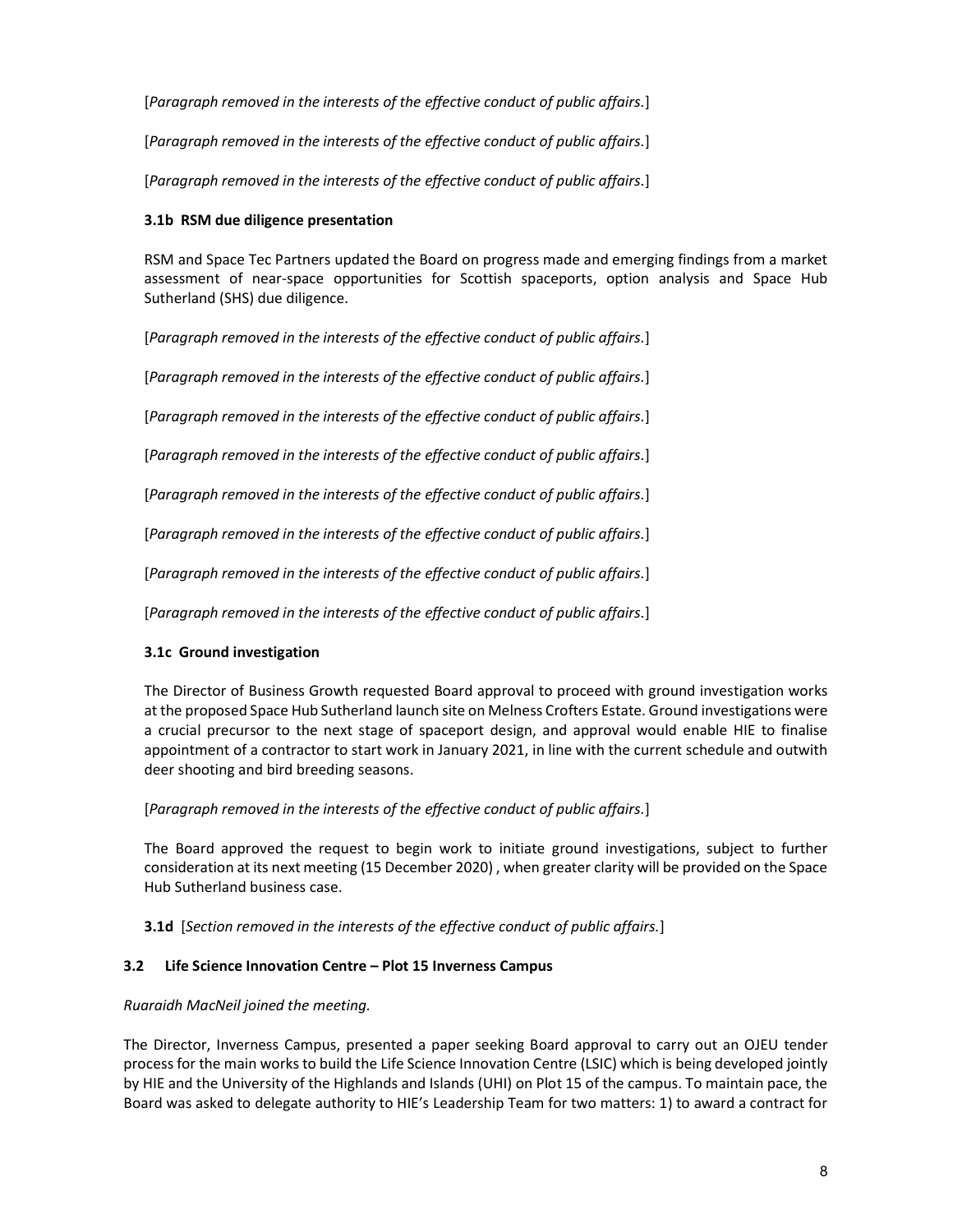these works, provided the winning tender was within the approved project budget, and 2) to sell a portion of plot 15 (0.9 acre) at market value to UHI.

Progress had been made on several key workstreams since the last update to the Board in April 2020. HIE and UHI had signed a memorandum of understanding to establish partnering and governance arrangements and work to conclude a development agreement for the construction phase was advancing well. A design team had been appointed and applications submitted for planning permission and building warrant. Site investigation works had been completed, with the only significant issue being a requirement to remove and replace topsoil. Design work was nearing conclusion, including some value engineering, and would be used in the procurement exercise. Heads of terms for the land sale to UHI were close to being finalised. It was also noted that NHS Highland had received planning permission for an elective care centre on plots 3, 4 and 5, which would be complementary to the LCIS.

It was expected that the overall construction cost of the LSIC would be in the region of £8.8m, with HIE's share being £4.4m, including fit-out costs. An application had been submitted to the European Development Fund, seeking £1.1m towards HIE's project costs and an outcome was anticipated in November.

The Board approved the requests to proceed to procurement and to delegate contract award to Leadership Team, providing the winning tender was within the approved project budget. However, if the winning tender were to come in at a level higher than the approved budget, it would need to be referred to the Board again for decision. The request for Leadership Team to be delegated authority to agree the land sale to UHI, on the basis that market value is achieved, was approved.

#### Ruaraidh MacNeil left the meeting.

### 3.3 Hotel support programme

The Deputy Chief Executive presented a paper seeking Board permission for HIE to deliver the Hotel Support Programme in the Highlands and Islands on behalf of the Scottish Government, and to accept an allocation of £3,336,500. The programme had been established as part of the government's response to the COVID-19 crisis and would deliver £14m across the country, awarding up to £250,000 per hotel, plus bespoke packages of wraparound business support. It aimed to secure up to 3,000 jobs in tourism and hospitality, and help selected companies build a sustainable future, delivering maximum employment opportunities in each location.

The programme would benefit from experience gained through the Pivotal Enterprise Resilience Fund (PERF) and a delivery model had been developed that would maximise flexibility. It had opened to larger hotels on 26 August and 211 expressions of interest from hotels and hotel groups were received by the closing date of 9 September, including 56 from the Highlands and Islands. These had all now been reviewed and a cohort of 90 hotels, including 22 in the Highlands and Islands, were identified to progress to the next stage.

In response to questions, the Deputy Chief Executive confirmed that administration would be carried out at HIE's own hand and the organisation would not be expected to bear any additional costs in relation to the scheme. Payments would be released to successful applicants in line with agreed milestones and efforts would be made to ensure as much spend as possible within the present financial year.

The Board were pleased to accept this offer of additional funding from the Scottish Government for key businesses in an important sector and gave consent for HIE to deliver the scheme, as requested. The Chair also acknowledged the additional efforts of HIE staff in continuing to respond to the impacts of the pandemic on businesses and communities, and expressed the Board's gratitude.

#### 3.4 EMEC green hydrogen demonstration – homologation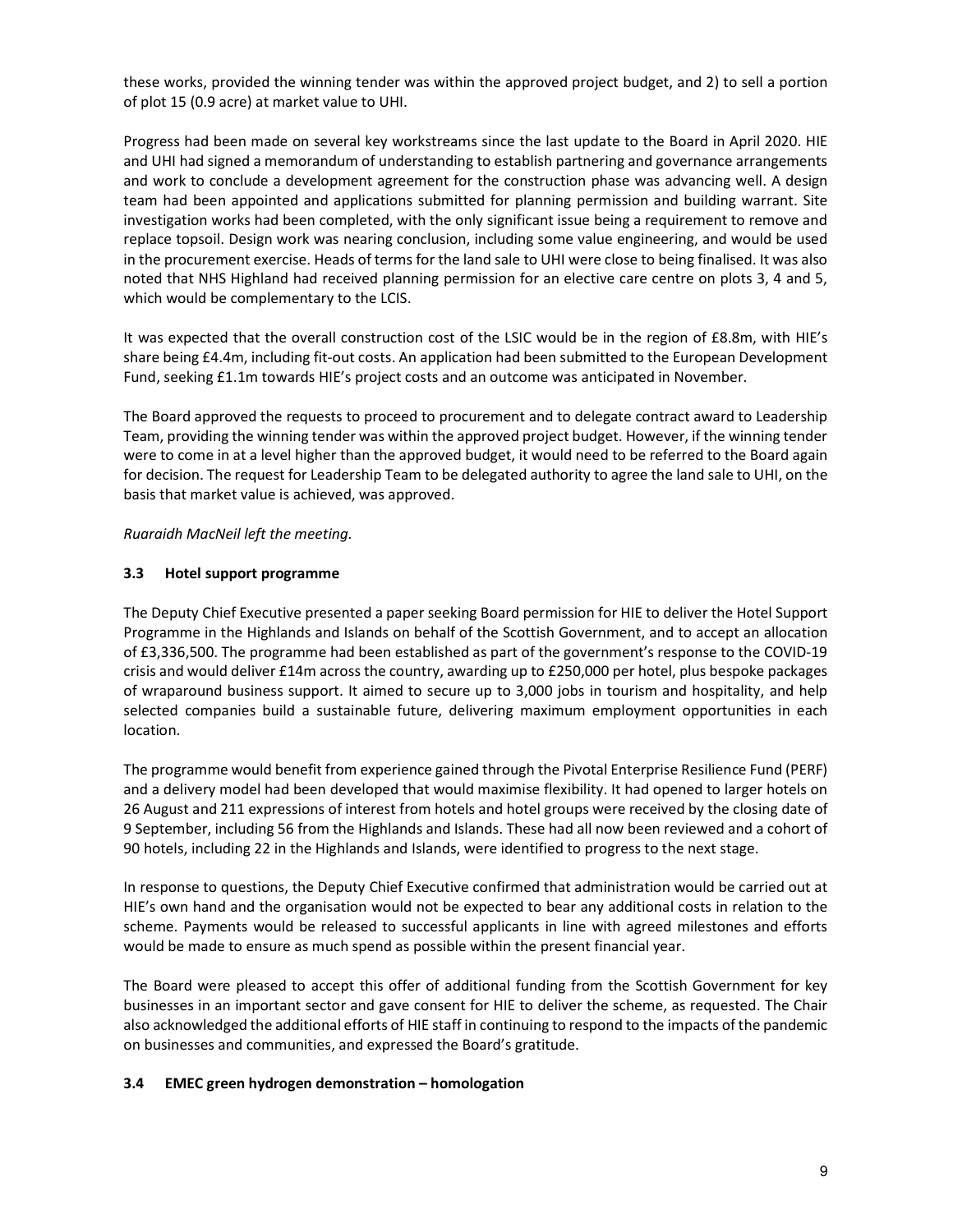The Board noted that HIE Leadership Team had agreed by written procedure to approve cash funding of £2,775,000 to enable the European Marine Energy Centre in Orkney to undertake two high profile demonstrations of green hydrogen within the local energy system. Full funding would be provided by the Scottish Government through a grant-in-aid capital transfer in financial year 2020-21, as part of a £10m scheme to promote hydrogen pilot projects across Scotland.

[Sentence removed in the interests of the effective conduct of public affairs.] Each had been designed to advance knowledge of green hydrogen use significantly and be widely replicable.

The Board agreed to homologate the Leadership Team's decision to approve this funding.

| 4 | <b>UPDATES</b>         |
|---|------------------------|
|   | <b>CUNNTASAN AS ÙR</b> |

#### 4.1 Cairngorm

Elaine Hanton joined the meeting.

The Interim Project Lead, Cairngorm, updated the Board on progress across several matters relating to Cairngorm.

These included conclusion of HIE's contractual negotiations with Balfour Beatty, who had been appointed through Scape procurement as the civil engineering contractor to carry out the reinstatement works, following HIE Board and Scottish Government approval of the full business case. HIE had worked with the government to ensure the decision to approve the business case was communicated effectively to stakeholders and the wider public, and had published the business case on its website, with some commercially sensitive information withheld. HIE staff were now working to finalise the purification of preplanning conditions with the Cairngorms National Park Authority and it was expected that Balfour Beatty would be able to begin work on-site during week beginning Monday 2 November 2020.

With contractual negotiations concluded, HIE had issued funding assurance to operating company Cairngorm Mountain (Scotland) Ltd (CMSL). CMSL's auditors had confirmed that HIE's assurance met the 'going concern' test to enable the company to conclude its 2019-20 annual accounts, which the CMSL Chair was content to sign. Conditions attached to HIE's funding assurance included an agreed business plan, regular reporting (at least monthly), strong key performance indicators focusing both on business operations and wider impact, and business cases for future investment to be presented to HIE as appropriate.

HIE's Leadership Team had approved grant-in-aid revenue funding of £760,000 to CMSL for the period 1 October 2020 to 31 March 2021. [Sentence removed in the interests of the effective conduct of public affairs.] It was noted that funds would only be drawn down against evidence of need and based on cashflow reporting.

The second round of public consultation to inform a new Cairngorm masterplan had concluded on 14 September. This had attracted more than 300 responses which had now been analysed. Legal claims processes that had been instigated by HIE against the original funicular contractor and design team, and in respect of guarantees provided by the previous operator and its main shareholder were ongoing.

The Board welcomed the update and expressed appreciation to HIE's Cairngorm team for the significant progress that had been achieved. It was noted that a meeting was being arranged to discuss the masterplan with the Cabinet Secretary for Rural Economy and Tourism. Several Board members expressed interest in taking part in this discussion, and in a pre-meeting which HIE staff would organise. The Chair emphasised the importance of providing the local community with information on the masterplan once it had been concluded, and ensuring effective communications and stakeholder engagement on an ongoing basis.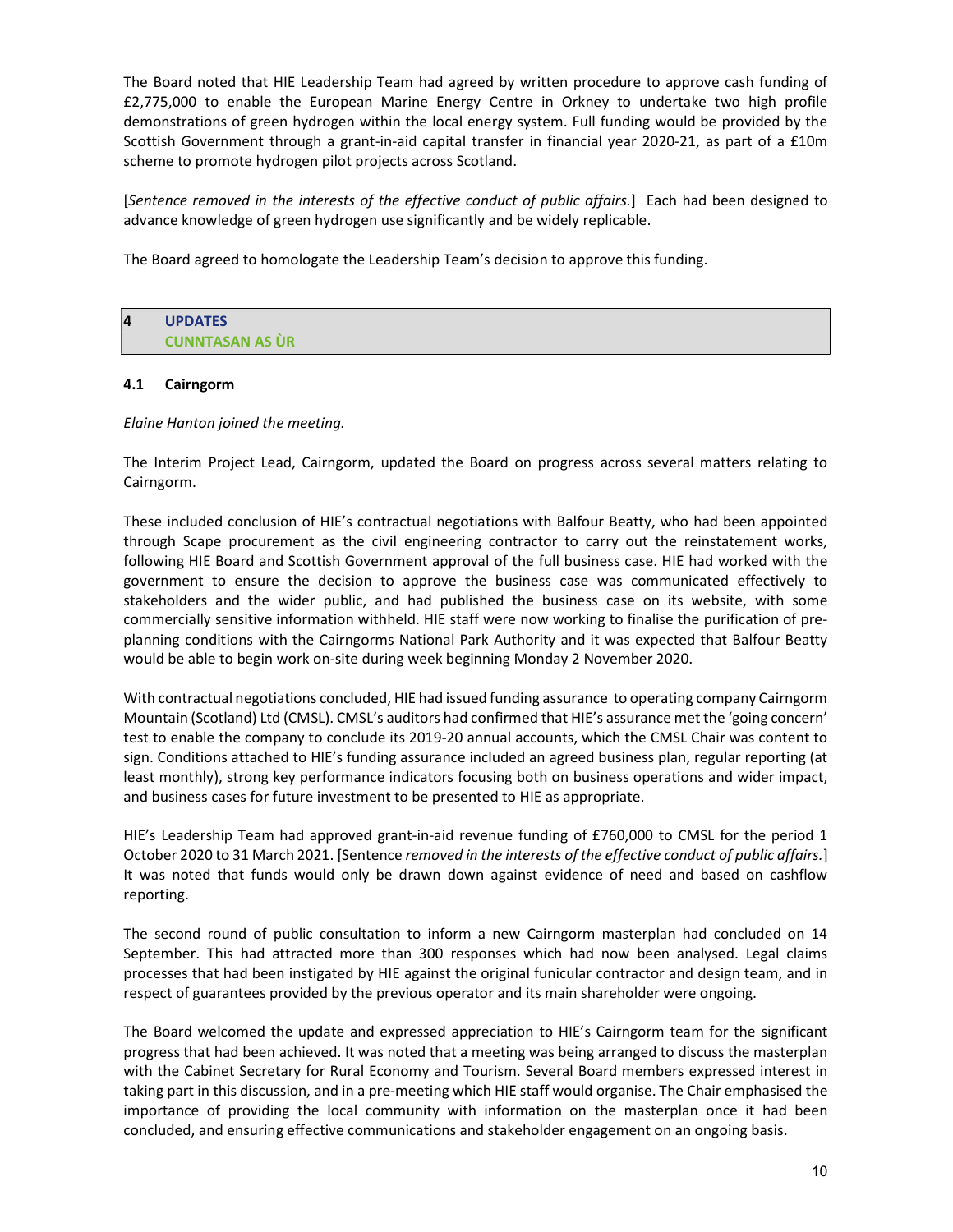Elaine Hanton left the meeting.

## 4.2 Brexit and freeports

The Interim Director of Strategy and Regional Economy presented an update on matters associated with the UK's exit from the European Union. At this stage, the outcome of negotiations to agree a Brexit deal between the UK and the EU at the end of the present transition period on 31 December 2020 was unknown and could not be predicted.

HIE was working with partner agencies who had jointly developed an action plan to support business and economic resilience and recovery in response to challenges presented by both Brexit and COVID-19. This focused on helping businesses prepare by raising awareness of risks and opportunities; providing advice, recovery tools and other services; direct engagement with customers, and gathering information and intelligence to inform decision making at regional and national levels. It was noted that details of the Shared Prosperity Fund set up by the UK Government to replace European Structural and Investment Funds were expected at the time of the comprehensive spending review, in November.

The UK Government had consulted on proposals to establish freeports – secure customs zones that can reduce administrative burdens for businesses and provide relief from duties and import taxes. This had attracted around 21 expressions of interest from sea ports and airports, including five in Scotland. In the Highlands and Islands, [sentence removed in the interests of the effective conduct of public affairs.] bid that included HIE and had adopted the title Opportunity Cromarty Firth (OCF). As a principle, it had been agreed that whatever support HIE may provide OCF would also be available to other potential freeport projects that may come forward elsewhere in the region.

In discussion, echoed reservations that the Scottish Government had expressed on freeports, noting the potential risk of displacement and potential Barnett consequentials arising from taxation. Members expressed support for the Shared Prosperity Fund being managed at a regional level, as had been done successfully with EU structural and investment funds in the past.

The Chair thanked the Director for his update, and asked for the Board to be provided with a timetable on the expected progress of freeport plans.

For technical reasons, Paddy Crerar left the meeting at 1500 Hrs.

# 4.3 Wave Energy Scotland – progress to commercialisation

## Tim Hurst joined the meeting.

The managing director, Wave Energy Scotland (WES), presented a report describing the significant progress achieved by the company in its first five years of operation and the challenges and options that it now faced to continue to progress towards commercialising wave energy technology in Scotland.

Established as a subsidiary of HIE, and with an annual budget of around £10m from the Scottish Government, WES had supported a wide-ranging programme of technological research and development that would culminate early in 2021 with the testing of wave devices from two Scottish companies in real sea conditions off Orkney. If these tests produce a viable outcome, Scotland would then have two potential routes to commercialise wave technology – grid-scale electricity production and alternative applications that are typically off-grid. Both options had potential to support domestic projects and export opportunities, creating a sustainable wave energy sector that would generate economic benefit and help reduce carbon emissions.

Challenges that had arisen during the past five years included the removal of a specific subsidy of £305/MWh for wave energy and the low cost of other low carbon technologies, including offshore wind at £39/MWh.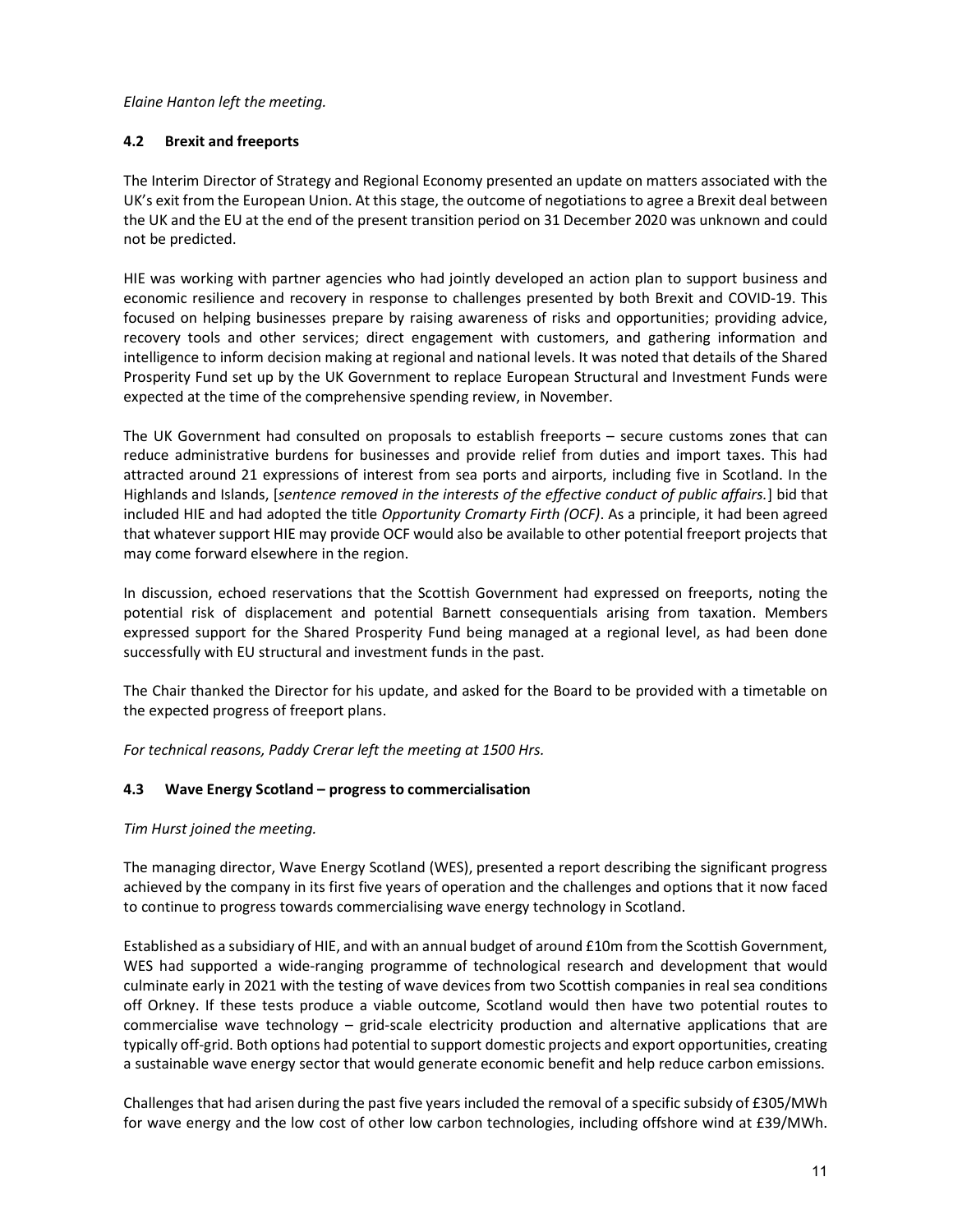Positive developments included commitments by the Scottish and UK governments to achieve net zero carbon emissions, a similar commitment by the UK oil and gas industry in the North Sea, and the EU's Energy Implementation Plan, offering €300m support.

Board members expressed their appreciation to the WES team for successfully delivering its initial objective to enable Scottish companies to develop technology that was now ready for testing in the open sea. [Sentences removed in the interests of the effective conduct of public affairs.]

Tim Hurst left the meeting.

5 ITEMS FOR INFORMATION CUSPAIREAN AIRSON FIOSRACHADH

### 5.1 Strategic transport projects review

In discussion, Board members underlined the need for urgent action to address ongoing problems affecting the A83 Rest and Be Thankful in Argyll as a top priority for the region. It was noted that Transport Scotland was currently considering 11 options for a permanent solution and that HIE would be working with the agency to inform economic appraisal. The vital role of ferry services was also emphasised, with concerns expressed over the age and condition of vessels serving some routes.

It was agreed that an opportunity for Board discussion on transport would be scheduled as part of a future meeting agenda.

### 5.2 Growth deals update

The update was noted. Further updates will be delivered as growth deals across the region continue to develop.

#### 5.3 Towards inclusive growth update

The Board welcomed the update and requested that a presentation on this topic be scheduled for a future meeting.

#### 5.4 HIE publication scheme: account management status report

The paper was noted.

#### 5.5 Any other business

There was no other business.

#### 5.6 Forthcoming meeting dates

The Board noted the following upcoming dates:

- 4 November 2020 HIE All-staff conference
- 10 November Property strategy session for Board members
- 1 December 2020 Risk and Assurance Committee
- 15 December 2020 Board meeting